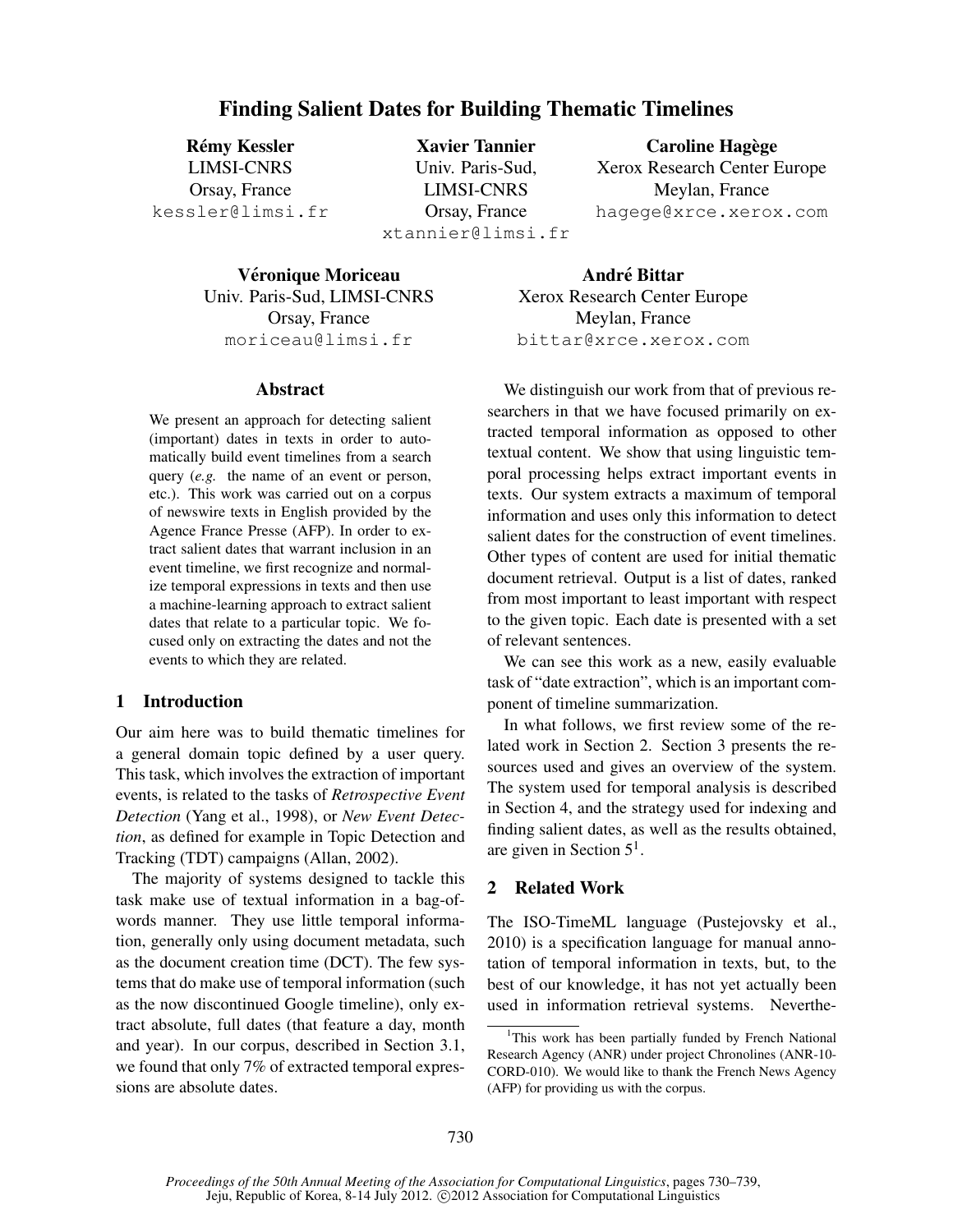less, (Alonso et al., 2007; Alonso, 2008; Kanhabua, 2009) and (Mestl et al., 2009), among others, have highlighted that the analysis of temporal information is often an essential component in text understanding and is useful in a wide range of information retrieval applications. (Harabagiu and Bejan, 2005; Saquete et al., 2009) highlight the importance of processing temporal expressions in Question Answering systems. For example, in the TREC-10 QA evaluation campaign, more than 10% of questions required an element of temporal processing in order to be correctly processed (Li et al., 2005a). In multidocument summarization, temporal processing enables a system to detect redundant excerpts from various texts on the same topic and to present results in a relevant chronological order (Barzilay and Elhadad, 2002). Temporal processing is also useful for aiding medical decision-making. (Kim and Choi, 2011) present work on the extraction of temporal information in clinical narrative texts. Similarly, (Jung et al., 2011) present an end-to-end system that processes clinical records, detects events and constructs timelines of patients' medical histories.

The various editions of the TDT task have given rise to the development of different systems that detect novelty in news streams (Allan, 2002; Kumaran and Allen, 2004; Fung et al., 2005). Most of these systems are based on statistical bag-of-words models that use similarity measures to determine proximity between documents (Li et al., 2005b; Brants et al., 2003). (Smith, 2002) used spatio-temporal information from texts to detect events from a digital library. His method used place/time collocations and ranked events according to statistical measures.

Some efforts have been made for automatically building textual and graphical timelines. For example, (Allan et al., 2001) present a system that uses measures of pertinence and novelty to construct timelines that consist of one sentence per date. (Chieu and Lee, 2004) propose a similar system that extracts events relevant to a query from a collection of documents. Important events are those reported in a large number of news articles and each event is constructed according to one single query and represented by a set of sentences. (Swan and Allen, 2000) present an approach to generating graphical timelines that involves extracting clusters of noun phrases and named entities. More recently, (Yan et al., 2011b; Yan et al., 2011a) used a summarizationbased approach to automatically generate timelines, taking into account the evolutionary characteristics of news.

## 3 Resources and System Overview

## 3.1 AFP Corpus

For this work, we used a corpus of newswire texts provided by the AFP French news agency. The English AFP corpus is composed of 1.3 million texts that span the 2004-2011 period (511 documents/day in average and 426 millions words). Each document is an XML file containing a title, a date of creation (DCT), set of keywords, and textual content split into paragraphs.

### 3.2 AFP Chronologies

AFP "chronologies" (textual event timelines) are a specific type of articles written by AFP journalists in order to contextualize current events. These chronologies may concern any topic discussed in the media, and consist in a list of dates (typically between 10 and 20) associated with a text describing the related event(s). Figure 1 shows an example of such a chronology. Further examples are given in Figure 2. We selected 91 chronologies satisfying the following constraints:

- All dates in the chronologies are between 2004 and 2011 to be sure that the related events are described in the corpus. For example, *"Chronology of climax to Vietnam War"* was excluded because its corresponding dates do not appear in the content of the articles.
- All dates in the chronology are anterior to the chronology's creation date. For example, the chronology *"Space in 2005: A calendar"*, published in January 2005 and listing scheduled events, was not selected (because almost no rocket launches finally happened on the expected day).
- The temporal granularity of the chronology is the day. For example, *"A timeline of how the London transport attacks unfolded"*, relating the events hour by hour, is not in our focus.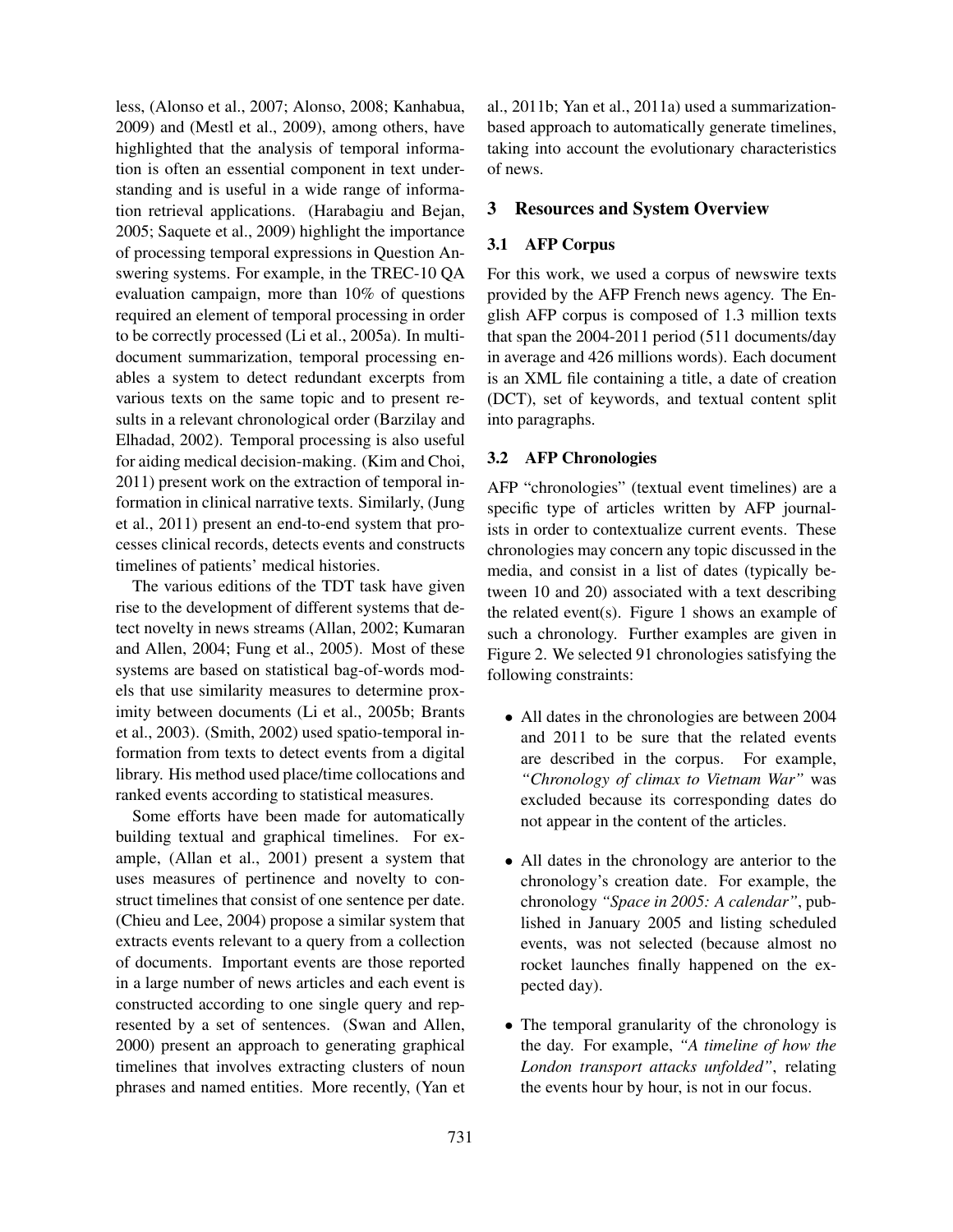```
<NewsML Version="1.2"><NewsItem xml:lang="en">
 <HeadLine>Key dates in Thai-
 land's political crisis</HeadLine>
 <DateId>20100513T100519Z</DateId>
 <NameLabel>Thailand-politics</NameLabel>
 <DataContent>
  \langle p \rangleThe following is a timeline of events since
  the protests began, soon after Thailand's Supreme
  Court confiscated 1.4 billion dollars of Thaksin's
  wealth for abuse of power.\lt/p\langle p \rangleMarch 14: Tens of thousands of Red Shirts
  demonstrate in the capital calling for Abhisit's gov-
  ernment to step down, [...] </p>
  \langle p \rangleMarch 28: The government and the Reds en-
  ter into talks but hit a stalemate after two days
  [...]</p>
  \langle p \rangleApril 3: Tens of thousands of protesters move
  from Bangkok's historic district into the city's com-
  mercial heart \left[\ldots\right] < \left/p\right>\langle p \rangleApril 7: Abhisit declares state of emergency
  in capital after Red Shirts storm parliament.</p>
  \langle p \rangleApril 8: Authorities announce arrest warrants
  for protest leaders.\lt/p. . .
 </DataContent>
</NewsItem>
</NewsML>
```
Figure 1: Example of an AFP manual chronology.

For learning and evaluation purposes, all chronologies were converted to a single XML format. Each document was manually associated with a user search query made up of the keywords required to retrieve the chronology.

## 3.3 System Overview

Figure 3 shows the general architecture of the system. First, pre-processing of the AFP corpus tags and normalizes temporal expressions in each of the articles (step ① in the Figure). Next, the corpus is indexed by the Lucene search engine<sup>2</sup> (step  $\circledA$ ).

Given a query, a number of documents are retrieved by Lucene (③). These documents can be filtered (④), and dates are extracted from the remaining documents. These dates are then ranked in order to show the most important ones to the user  $(\mathbb{S})$ , to-



Figure 2: Examples of AFP chronologies.



Figure 3: System overview.

gether with the sentences that contain them.

# 4 Temporal and Linguistic Processing

In this section, we describe the linguistic and temporal information extracted during the pre-processing phase and how the extraction is carried out. We rely on the powerful linguistic analyzer XIP (Aït-Mokhtar et al., 2002), that we adapted for our purposes.

# 4.1 XIP

The linguistic analyzer we use performs a deep syntactic analysis of running text. It takes as input XML files and analyzes the textual content enclosed in the various XML tags in different ways that are specified in an XML guide (a file providing instructions to the parser, see (Roux, 2004) for details). XIP performs complete linguistic processing ranging from tokenization to deep grammatical dependency analysis. It also performs named entity recog-

<sup>2</sup>http://lucene.apache.org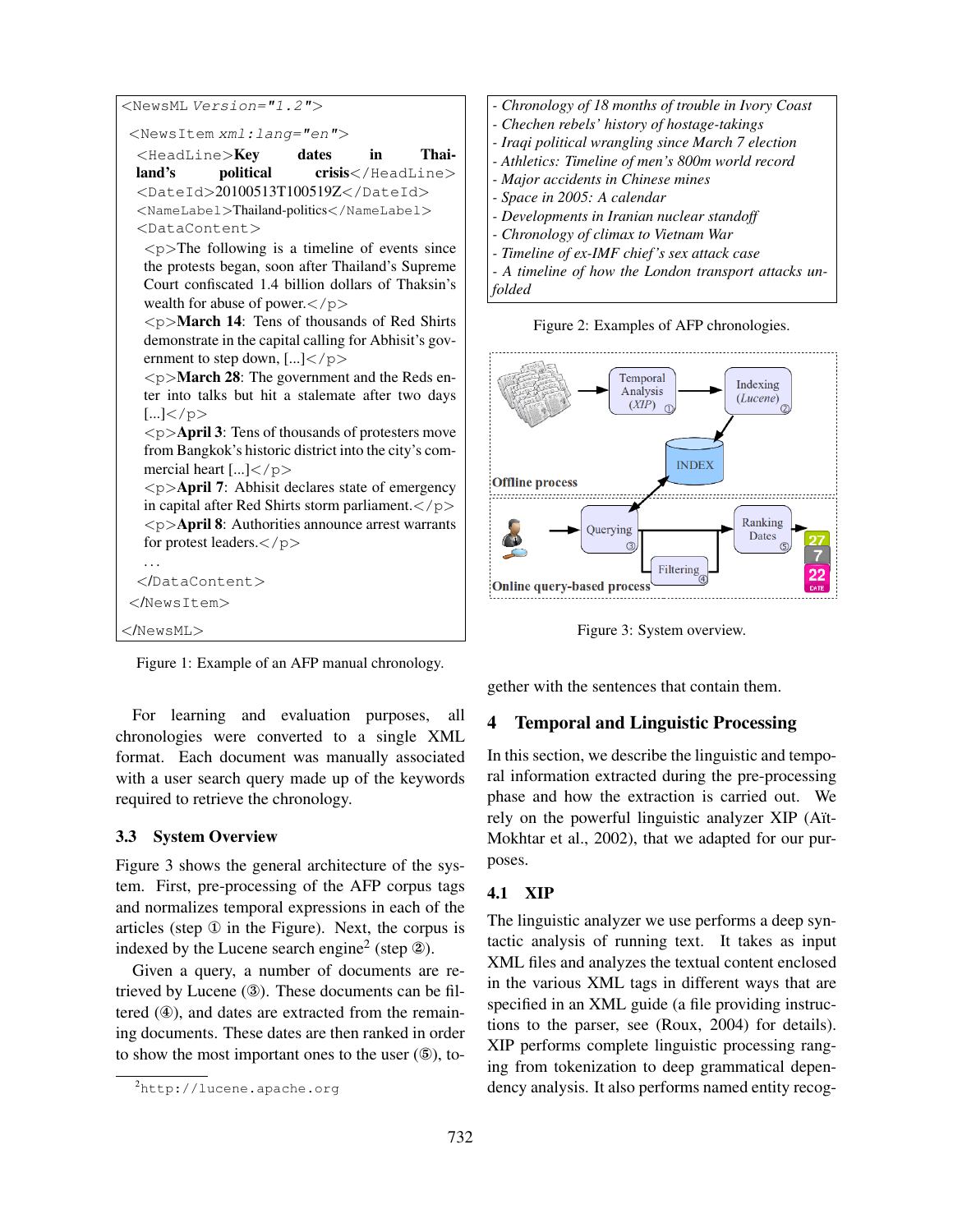nition (NER) of the most usual named entity categories and recognizes temporal expressions. Linguistic units manipulated by the parser are either terminal categories or chunks. Each of these units is associated with an attribute-value matrix that contains the unit's relevant morphological, syntactic and semantic information. Linguistic constituents are linked by oriented and labelled n-ary relations denoting syntactic or semantic properties of the input text. A Java API is provided with the parser so that all linguistic structures and relations can be easily manipulated by Java code.

In the following subsections, we give details of the linguistic information that is used for the detection of salient dates.

### 4.2 Named Entity Recognition

Named Entity (NE) Recognition is one of the outputs provided by XIP. NEs are represented as unary relations in the parser output. We used the existing NE recognition module of the English grammar which tags the following NE types: **location names**, person names and organization names. Ambiguous NE types (ambiguity between type location or organization for country names for instance) are also considered.

### 4.3 Temporal Analysis

A previous module for temporal analysis was developed and integrated into the English grammar (Hagège and Tannier, 2008), and evaluated during TempEval campaign (Verhagen et al., 2007). This module was adapted for tagging salient dates. Our goal with temporal analysis is to be able to tag and normalize<sup>3</sup> a selected subset of temporal expressions (TEs) which we consider to be relevant for our task. This subset of expressions is described in the following sections.

### 4.3.1 Absolute Dates

Absolute dates are dates that can be normalized without external or contextual knowledge. This is the case, for instance, of *"On January 5th 2003"*. In these expressions, all information needed for normalization is contained in the linguistic expression. However, absolute dates are relatively infrequent in our corpus (7%), so in order to broaden the coverage for the detection of salient dates, we decided to consider relative dates, which are far more frequent.

#### 4.3.2 DCT-relative Dates

DCT-relative temporal expressions are those which are relative to the creation date of the document. This class represents 40% of dates extracted from the AFP corpus. Unlike the absolute dates, the linguistic expression does not provide all the information needed for normalization. External information is required, in particular, the date which corresponds to the moment of utterance. In news articles, this is the DCT. Two sub-classes of relative TEs can be distinguished. The first sub-class only requires knowledge of the DCT value to perform the normalization. This is the case of expressions like *next Friday*, which correspond to the calendar date of the first Friday following the DCT. The second sub-class requires further contextual knowledge for normalization. For example, *on Friday* will correspond either to *last Friday* or to *next Friday* depending on the context where this expression appears (*e.g. He is expected to come on Friday* corresponds to *next Friday* while *He arrived on Friday* corresponds to *last Friday*). In such cases, the tense of the verb that governs the TE is essential for normalization. This information is provided by the linguistic analysis carried out by XIP.

### 4.3.3 Underspecified Dates

Considering the kind of corpus we deal with (news), we decided to consider TEs whose granularity is at least equal to a day. As a result, TEs were normalized to a numerical YYYYMMDD format (where YYYY corresponds to the year, MM to the month and DD to the day). In case of TEs with a granularity superior to the day or month, DD and MM fields remain unspecified accordingly. However, these underspecified dates are not used in our experiments.

#### 4.4 Modality and Reported Speech

An important issue that can affect the calculation of salient dates is the modality associated with timestamped events in text. For instance, the status of a salient date candidate in a sentence like *"The meet-*

<sup>3</sup>We call *normalization* the operation of turning a temporal expression into a formated, fully specified representation. This includes finding the absolute value of relative dates.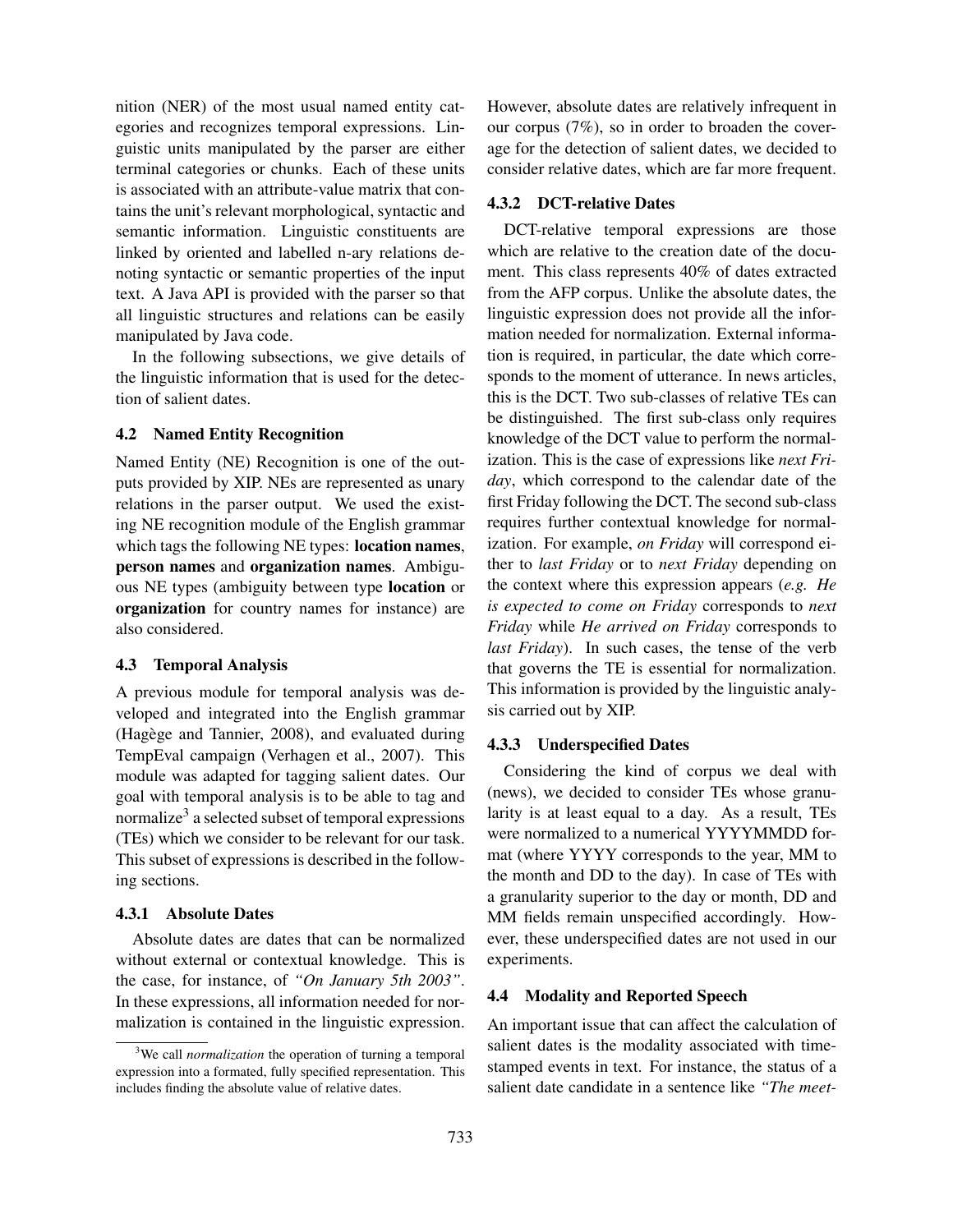*ing takes place on Friday"* has to be distinguished from the one in *"The meeting should take place on Friday"* or *"The meeting will take place on Friday, Mr. Hong said"*. The time-stamped event *meeting takes place* is factual in the first example and can be taken as granted. In the second and third examples, however, the event does not necessarily occur. This is expressed by the modality introduced by the modal auxiliary *should* (second example), or by the use of the future tense or reported speech (third example). We annotate TEs with information regarding the factuality of the event they modify. More specifically, we consider the following features:

Events that are mentioned in the future: If a time-stamped event is in the future tense, we add a specific attribute MODALITY with value FUTURE to the corresponding TE annotation.

Events used with a modal verb: If a timestamped event is introduced by a modal verb such as *should* or *would*, then attribute MODALITY to the corresponding TE annotation has the value MODAL.

Reported speech verbs: Reported speech verbs (or verbs of speaking) introduce indirect or reported speech. We dealt with time-stamped events governed by a reported speech verb, or otherwise appearing in reported speech. Once again, XIP's linguistic analysis provided the necessary information, including the marking of reported speech verbs and clause segmentation of complex sentences. If a relevant TE modifies a reported speech verb, the annotation of this TE contains a specific attribute, DE-CLARATION="YES". If the relevant TE modifies a verb that appears in a clause introduced by a reported speech verb then the annotation contains the attribute REPORTED="YES".

Note that the different annotations can be combined (*e.g.* modality and reported speech can occur for a same time-stamped event). For example, the TE *Friday* in *"The meeting should take place on Friday, Mr. Hong said"* is annotated with both modality and reported speech attributes.

## 4.5 Corpus-dependent Special Cases

While we developed the linguistic and temporal annotators, we took into account some specificities of our corpus. We decided that the TEs *today* and

| $\angle$ DCT value="20050105"/ $>$                                              |
|---------------------------------------------------------------------------------|
| <ec type="TIMEX" value="unknown">The year</ec>                                  |
| 2004 was the deadliest <ec <="" td="" type="TIMEX"></ec>                        |
| $value="unknown">in a decade$ (EC) for journals                                 |
| around the world, mainly because of the number of reporters                     |
| killed in $\langle EC \, IYPE = "LOCORG" > \text{Iraq}\langle ECC \rangle,$ the |
| media rights group <en type="ORG">Reporters</en>                                |
| Sans Frontieres  (Reporters Without Bor-                                        |
| ders) said <ec <="" subtype="REL" td="" type="DATE"></ec>                       |
| REF="ST" DECLARATION="YES" value                                                |
| $=$ "20050105">Wednesday.                                                       |

Figure 4: Example of XIP output for a sample article.

*now* were not relevant for the detection of salient dates. In the AFP news corpus, these expressions are mostly generic expressions synomymous with *nowadays* and do not really time-stamp an event with respect to the DCT. Another specificity of the corpus is the fact that if the DCT corresponds to a Monday, and if an event in a past tense is described with the associated TE *on Monday* or *Monday*, it means that this event occurs on the DCT day itself, and not on the Monday before. We adapted the TE normalizer to these special cases.

#### 4.6 Implementation and Example

As said previously, a NER module is integrated into the XIP parser, which we used "as is". The TE tagger and normalizer was adapted from (Hagège and Tannier, 2008). We used the Java API provided with the parser to perform the annotation and normalization of TEs. The output for the linguistic and temporal annotation consists in XML files where only selected information is kept (structural information distinguishing headlines from news content, DCT), and enriched with the linguistic annotations described before (NEs and TEs with relevant attributes corresponding to the normalization and typing). Information concerning modality, future tense and reported speech, appears as attributes on the TE tag. Figure 4 shows an example of an analyzed excerpt of a news article.

In this news excerpt, only one TE (*Wednesday*) is normalized as both *The year 2004* and *in a decade* are not considered to be relevant. The first one being a generic TE and the second one being of granularity superior to a year. The annotation of the relevant TE has the attribute indicating that it time-stamps an event realized by a reported speech verb. The nor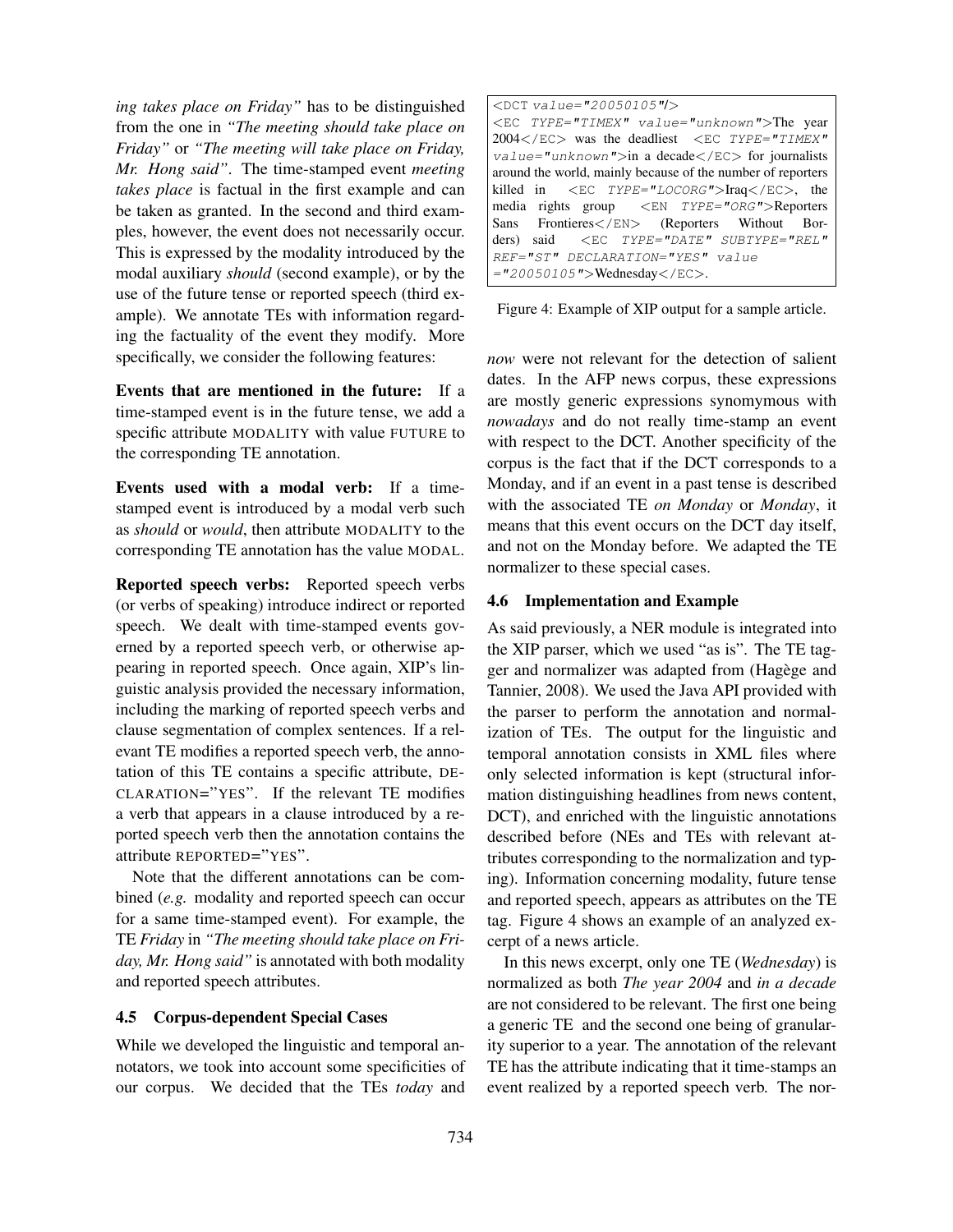malized value of the TE corresponds to the 5th of January 2005, which is a Wednesday. NEs are also annotated.

In the entire AFP corpus, 11.5 millions temporal expressions were detected, among which 845,000 absolute dates (7%) and 4.6 millions normalized relative dates (40%). Although we have not yet evaluated our tagging of relative dates, the system on which our current date normalization is based achieved good results in the TempEval (Verhagen et al., 2007) campaign.

# 5 Experiments and Results

In Section 5.1, we propose two baseline approaches in order to give a good idea of the difficulty of the task (Section 5.4 also discusses this point). In Section 5.2, we present our experiments using simple filtering and statistics on dates calculated by Lucene. Finally, Section 5.3 gives details of our experiments with a learning approach. In our experiments, we used three different values to rank dates:

- $occ(d)$  is the number of textual units (documents or sentences) containing the date d.
- Lucene provides ranked documents together with their relevance score.  $luc(d)$  is the sum of Lucene scores for textual units containing the date d.
- An adaptation of classical *tf.idf* for dates:

$$
tf.idf(d) = f(d).log \frac{N}{df(d)}
$$

where  $f(d)$  is the number of occurrences of date d in the sentence (generally,  $f(d) = 1$ ), N is the number of indexed sentences and  $df(d)$ is the number of sentences containing date  $d$ .

In all experiments (including baselines), timelines have been built by considering only dates between the first and the last dates of the corresponding manual chronology. Processing runs were evaluated on manually-written chronologies (see Section 3.2) according to Mean Average Precision (MAP), which is a widely accepted metric for ranked lists. MAP gives a higher weight to higher ranked elements than lower ranked elements. Significance of evaluation results are indicated by the *p-value* results of the Student's t-test  $(t(90) = 1.9867)$ .

| Baselines "only DCTs"                            |                  |                             |                                |  |
|--------------------------------------------------|------------------|-----------------------------|--------------------------------|--|
| Model                                            | $BL_{DCT}^{occ}$ | $BL_{DCT}^{luc}$            | $BL_{DCT}^{t f. \textit{id}f}$ |  |
| <b>MAP</b> Score                                 | 0.5036           | 0.5521                      | 0.5523                         |  |
| Baselines "only absolute dates"                  |                  |                             |                                |  |
| Model                                            | $BL_{abs}^{occ}$ | $\overline{B}L^{luc}_{abs}$ | $BL_{abs}^{tf. idf}$           |  |
| <b>MAP</b> Score                                 | 0.2627           | 0.2782                      | 0.2778                         |  |
| Baselines "absolute dates or alternatively DCTs" |                  |                             |                                |  |
| Model                                            | $BL_{mix}^{occ}$ | $BL^{luc}_{mix}$            | $BL_{mix}^{tf.idf}$            |  |
| <b>MAP</b> Score                                 | 0.4005           | 0.4110                      | 0.4135                         |  |

Table 1: MAP results for baseline runs.

#### 5.1 Baseline Runs

- $BL_{DCT}$ . Indexing and search were done at **docu**ment level (*i.e.* each AFP article, with its title and keywords, is a document). Given a query, the top 10,000 documents were retrieved. In these runs, only the DCT for each document was considered. Dates were ranked by one of the three values described above (occ, luc or *tf.idf*) leading to runs  $BL_{DCT}^{occ}$ ,  $BL_{DCT}^{luc}$  and  $BL_{DCT}^{tfidf}$ .
- $BL_{abs}$ . Indexing and search were done at sentence level (document title and keywords are added to sentence text). Given a query, the top 10,000 sentences were retrieved. Only absolute dates in these sentences were considered. We thus obtained runs  $BL_{abs}^{occ}$ ,  $BL_{abs}^{luc}$  and  $BL_{abs}^{tfidf}$ .

Note that in this baseline, as well as in all the subsequent runs, the information unit was the sentence because a date was associated to a small part of the text. The rest of the document generally contained text that was not related to the specific date.

 $BL_{mix}$ . Same as  $BL_{abs}$ , except that sentences containing no absolute dates were considered and associated to the DCT.

Table 1 shows results for these baseline runs. Using only DCTs with Lucene scores or *tf.idf(d)* already yielded interesting results, with MAP around 0.55.

# 5.2 Salient Date Extraction with XIP Results and Simple Filtering

In these experiments, we considered a Lucene index to be built as follows: each document was taken to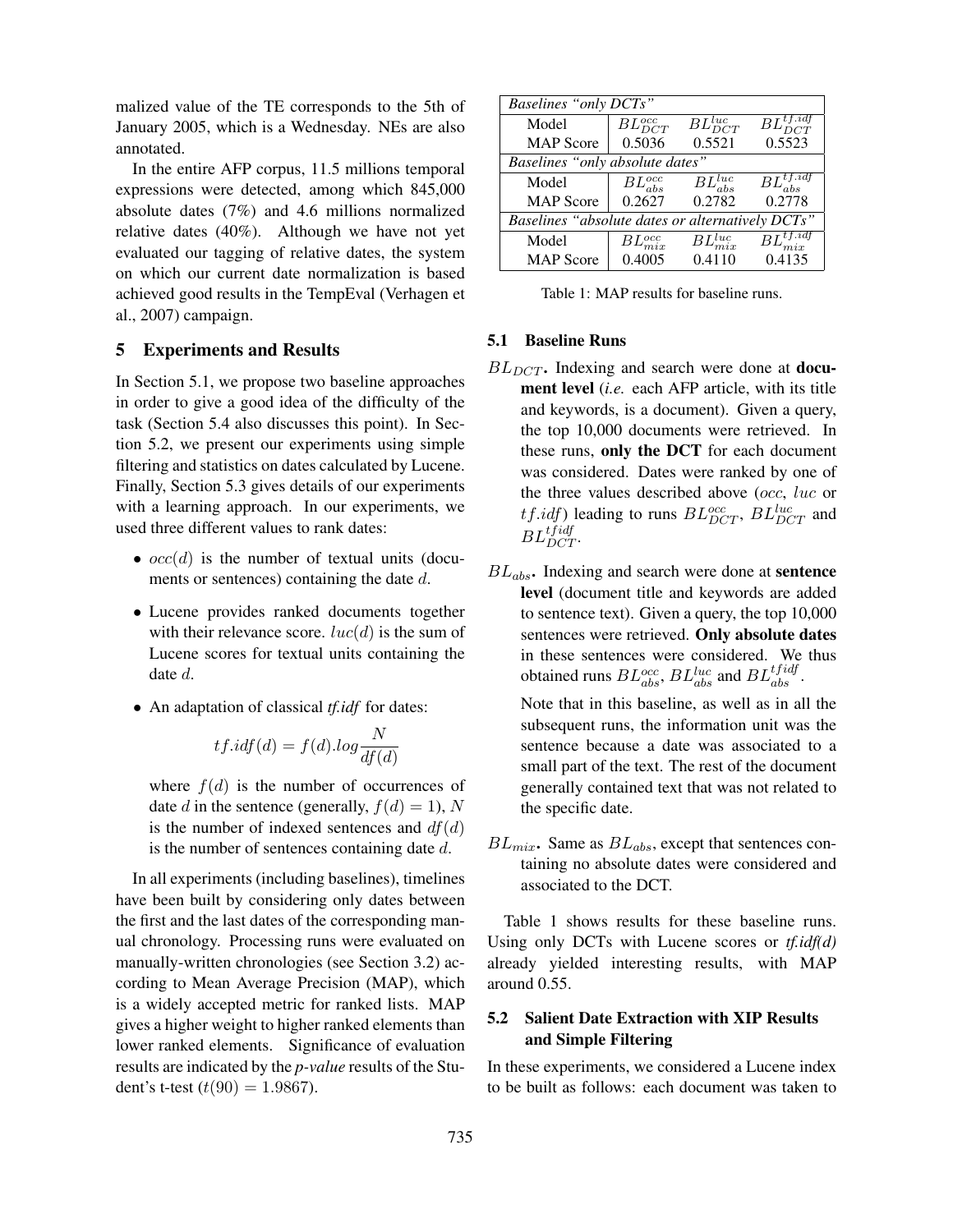| Model                             | MAP Score   Model |                            | <b>MAP</b> Score |  |  |
|-----------------------------------|-------------------|----------------------------|------------------|--|--|
| Salient date runs with all dates  |                   |                            |                  |  |  |
| $SD^{tuc}$                        | 0.6962            | $SD^{tf.idf}$              | 0.6982           |  |  |
| Salient dates runs with filtering |                   |                            |                  |  |  |
| $SD_R^{luc}$                      | 0.6975            | $SD^{tf.id}_{D}$           | 0.6996           |  |  |
| $SD_F^{luc}$                      | 0.6967            | $SD^{tf.idf}_F$            | $**$<br>0.6993   |  |  |
| $SD^{luc}_{M}$                    | 0.6978            | $SD^{tf.idf}_{\star}$      | 0.7005<br>$\ast$ |  |  |
| $SD^{luc}_D$                      | $**$<br>0.7066    | $SD_{\leftarrow}^{tf.idf}$ | 0.7091<br>$**$   |  |  |
| $SD_{FMD}^{\mathit{luc}}$         | $**$<br>0.7086    | tf.idf<br>SD               | $**$<br>0.7112   |  |  |
| $SD^{luc}_{RFML}$                 | $**$<br>0.7127    |                            | $**$<br>0.7146   |  |  |

Table 2: MAP results for salient date extraction with XIP and simple filtering. The significance of the improvement due to filtering wrt no filtering is indicated by the Student t-test (\*:  $p < 0.05$  (significant); \*\*:  $p < 0.01$  (highly significant)). The improvement due to using  $tf.idf(d)$  as opposed to  $occ(d)$  is also highly significant.

be a sentence containing a normalized date. This sentence was indexed with the title and keywords of the AFP article containing it. Given a query, the top 10,000 documents were retrieved. Combinations between the following filtering operations were possible, by removing all dates associated with a reported speech verb  $(R)$ , a modal verb  $(M)$  and/or a future verb  $(F)$ . All these filtering operations were intended to remove references to events that were not certain, thereby minimizing noise in results.

These processing runs are named SD runs, with indices representing the filtering operations. For example, a run obtained by filtering modal and future verbs is called  $SD_{M,F}$ . In all combinations, dates were ranked by the sum of Lucene scores for these sentences (luc) or by  $tf.idf^4$ .

Table 2 presents the results for this series of experiments. MAP values are much higher than for baselines. Using  $tf.idf(d)$  is only very slightly better than luc. Filtering operations bring significant improvement but the benefits of these different techniques have to be further investigated.

#### 5.3 Machine-Learning Runs

We used our set of manually-written chronologies as a training corpus to perform machine learning experiments. We used  $\text{IcsiBoost}^5$ , an implementation of adaptative boosting (AdaBoost (Freund and Schapire, 1997)).

In our approach, we consider two classes: *salient dates* are dates that have an entry in the manual chronologies, while *non-salient dates* are all other dates. This choice does, however, represent an important bias. The choices of journalists are indeed very subjective, and chronologies must not exceed a certain length, which means that relevant dates can be thrown away. These issues will be discussed in Section 5.4.

The classifier instances were not all sentences retrieved by the search engine. Using all sentences would not yield a useful feature set. We rather aggregated all sentences corresponding to the same date before learning the classifier. Therefore, each instance corresponded to a single date, and features were figures concerning the set of sentences containing this date.

Features used in this series of runs are as follows:

- 1. Features representing the fact that the more a date is mentioned, the more important it is likely to be: 1) Sum of the Lucene scores for all sentences containing the date 2) Number of sentences containing the date 3) Ratio between the total weights of the date and weights of all returned dates 4) Ratio between the frequency of the date and frequency of all returned dates;
- 2. Features representing the fact that an important event is still written about, a long time after it occurs: 1) Distance between the date and the most recent mention of this date 2) Distance between the date and the DCT;
- 3. Other features: 1) Lucene's best ranking of the date 2) Number of times where the date is absolute in the text 3) Number of times where the date is relative (but normalized) in the text 4) Total number of keywords of the query in the title, sentence and named entities of retrieved documents 5) Number of times where the date modifies a reported speech verb or is extracted from reported speech.

We did not aim to classify dates, but rather to rank them. Instead, we used the predicted probability  $P(d)$  returned by the classifier, and mixed it with the Lucene score of sentences, or with date *tf.idf* :

<sup>&</sup>lt;sup>4</sup>We do not present runs where dates are ranked by the number of times they appear in retrieved sentences (occ), as we did for baselines, since results are systematically lower.

<sup>5</sup>http://code.google.com/p/icsiboost/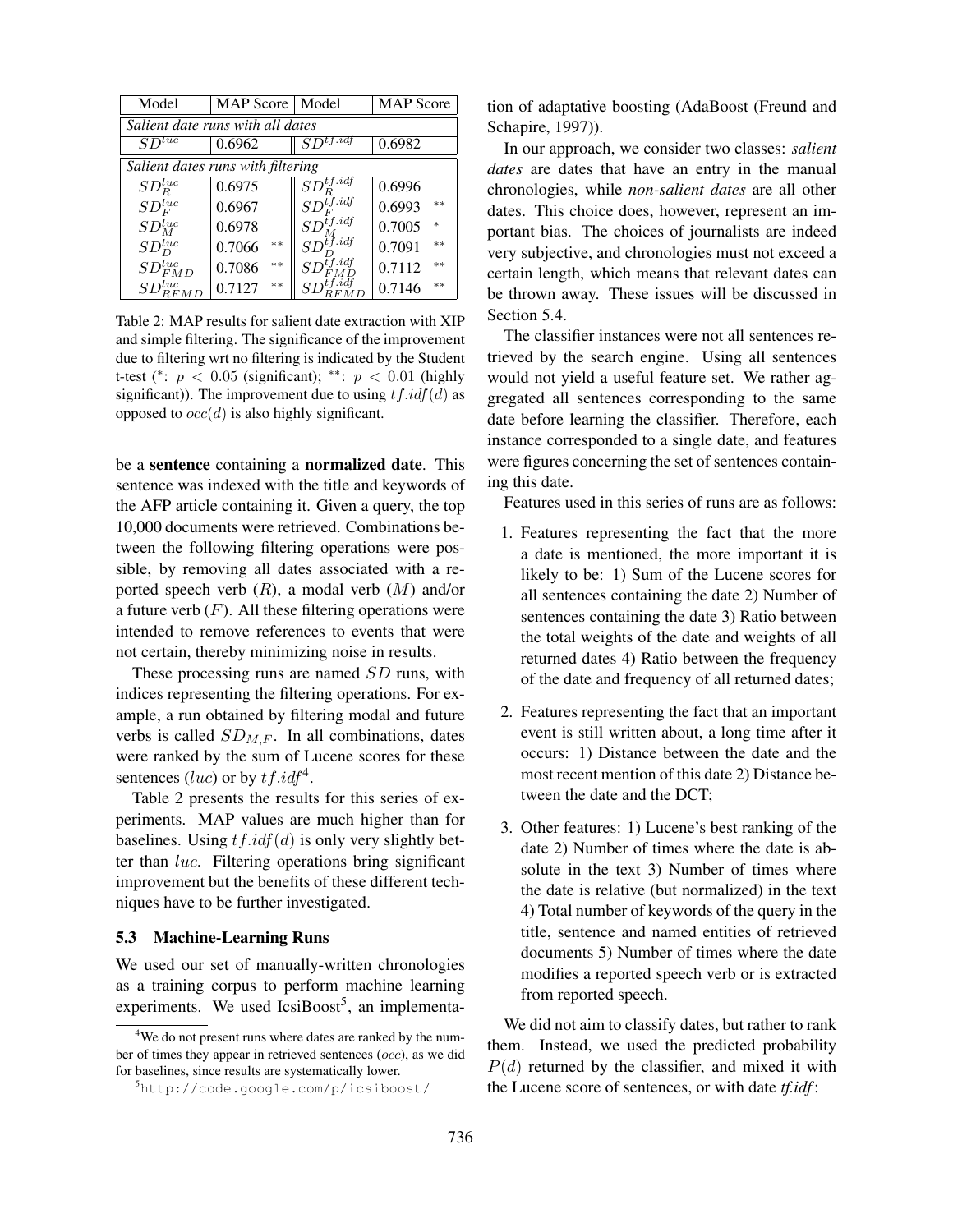| Model                              | <b>MAP</b> Score |  |
|------------------------------------|------------------|--|
| <b>Machine-Learning Runs</b>       |                  |  |
| $\frac{ML_{base}^{luc}}{ML^{luc}}$ | 0.7033           |  |
|                                    | 0.7905<br>$**$   |  |
| $ML^{tf.idf}$                      | 0.7918<br>$**$   |  |

Table 3: MAP results for salient date extraction with machine-learning.  $ML_{base}^{luc}$  used Lucene scores and only the first set of features described above.  $ML^{luc}$  and  $ML^{tf.idf}$  used the three sets of features. They are both highly significant under the *t-test* ( $p \approx 6.10^{-4}$ ) wrt respectively  $SD^{luc}$  and  $SD^{tf.idf}$ .

$$
score(d) = P(d) \times val(d)
$$

where  $val(d)$  is either  $luc(d)$  or  $tf.idf(d)$ .

Because the task is very subjective and (above all) because of the low quantity of learning data, we prefered not to opt for a "learning to rank" approach.

We evaluated this approach with a classic 4-fold cross-validation. Our 91 chronologies were randomly divided into 4 sub-samples, each of them being used once as test data. The final scores, presented in Table 3, are the average of these 4 processes. As shown in this table, the learning approach improves MAP results by about 0.05 point.

### 5.4 Discussion and Final Experiment

Chronologies hand-written by journalists are a very useful resources for evaluation of our system, as they are completely dissociated from our research and are an exact representation of the output we aim to obtain. However, assembling such a chronology is a very subjective task, and no clear method for evaluation agreement between two journalists seems immediately apparent. Only experts can build such chronologies, and calculating this agreement would require at least two experts from each domain, which are hard to come by. One may then consider our system as a useful tool for building a chronology more objectively.

To illustrate this point, we chose four specific topics<sup>6</sup> and showed one of our runs on each topic to an AFP expert for these subjects. We asked him to assess the first 30 dates of these runs.

| Topic      | $AP_C$ | $AP_E$ |
|------------|--------|--------|
| Morocco    | 0.5847 | 0.5718 |
| Kyrgyzstan | 0.6125 | 0.9989 |
| Libya      | 0.7856 |        |
| Lebanon    | 0.4673 | 0.7652 |

Table 4: Average precision results for manual evaluation on 4 topics, against the original chronologies  $(AP_C)$ , and the expert assessment  $AP_E$ ).

Table 4 presents results for this evaluation, comparing average precision values obtained 1) against the original, manual chronologies  $(AP_C)$ , and 2) against the expert assessment  $(AP_E)$ . These values show that, for 3 runs out of 4, many dates returned by the system are considered as valid by the expert, even if not presented in the original chronology.

Even if this experiment is not strong enough to lead to a formal conclusion (*post-hoc* evaluation with only 4 topics and a single assessor), this tends to show that our system produces usable outputs and that our system can be of help to journalists by providing them with chronologies that are as useful and objective as possible.

### 6 Conclusion and Future Work

This article presents a task of "date extraction" and shows the importance of taking temporal information into consideration and how with relatively simple temporal processing, we were able to indirectly point to important events using the temporal information associated with these events. Of course, as our final goal consists in the detection of important events, we need to take into account the textual content. In future work, we envisage providing, together with the detection of salient dates, a semantic analysis that will help determine the importance of events. Another interesting direction in which we soon aim to work is to consider all textual excerpts that are associated with salient dates, and use clustering techniques to determine if textual excerpts correspond to the same event or not. Finally, as our news corpus is available both for English and French (comparable corpus, not necessarily translations), we aim to investigate cross-lingual extraction of salient dates and salient events.

<sup>6</sup>Namely, *"Arab revolt timeline for Morocco"*, *"Kyrgyzstan unrest timeline"*, *"Lebanon's new government: a timeline"*, *"Libya timeline"*.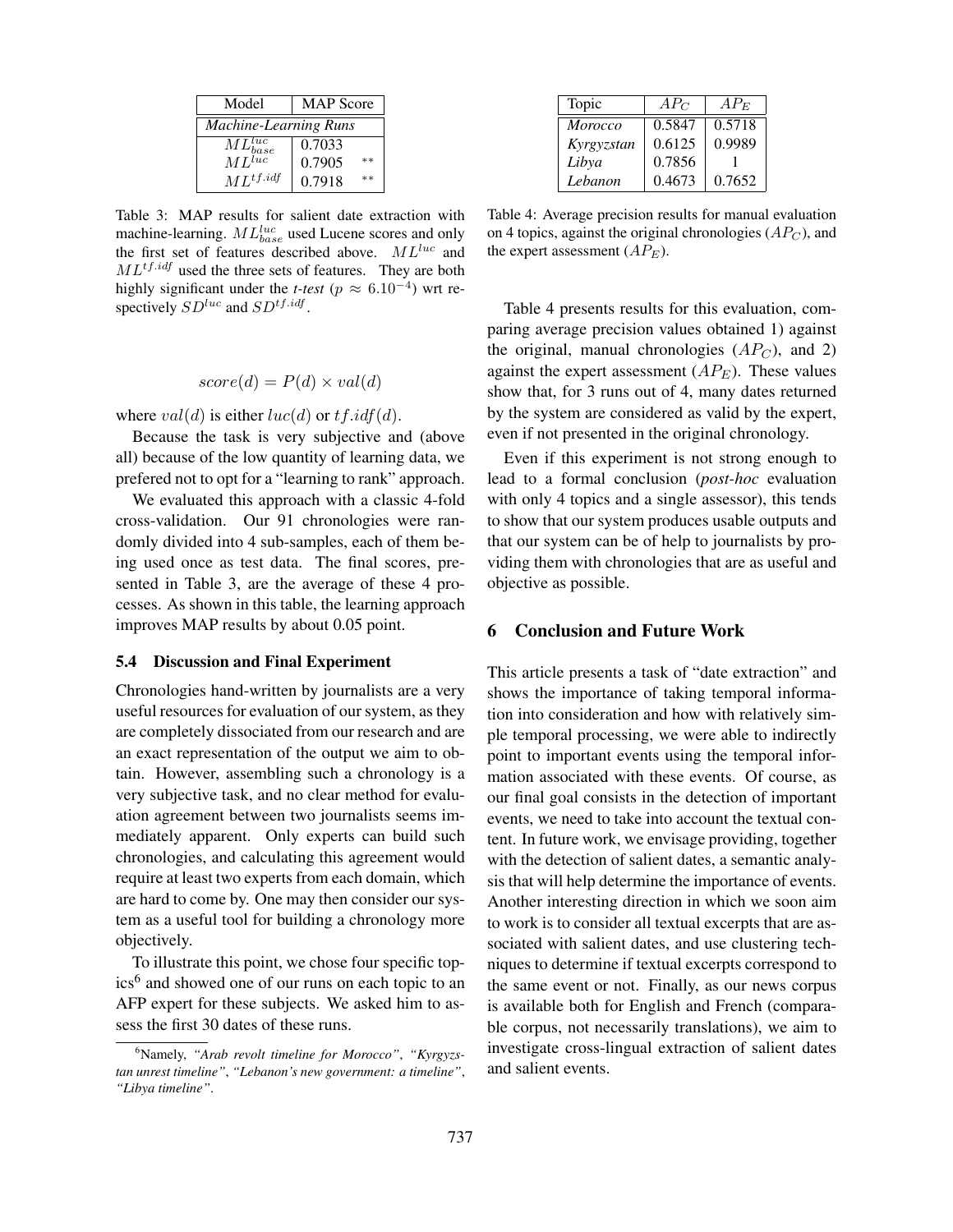## References

- Salah Aït-Mokhtar, Jean-Pierre Chanod, and Claude Roux. 2002. Robustness beyond Shallowness: Incremental Deep Parsing. *Natural Language Engineering*, 8:121–144.
- James Allan, Rahul Gupta, and Vikas Khandelwal. 2001. Temporal summaries of new topics. In *Proceedings of the 24th annual international ACM SIGIR conference on Research and development in information retrieval*, SIGIR '01, pages 10–18.
- James Allan, editor. 2002. *Topic Detection and Tracking*. Springer.
- Omar Alonso, Ricardo Baeza-Yates, and Michael Gertz. 2007. Exploratory Search Using Timelines. In *SIGCHI 2007 Workshop on Exploratory Search and HCI Workshop*.
- Omar Rogelio Alonso. 2008. *Temporal information retrieval*. Ph.D. thesis, University of California at Davis, Davis, CA, USA. Adviser-Gertz, Michael.
- Regina Barzilay and Noemie Elhadad. 2002. Inferring Strategies for Sentence Ordering in Multidocument News Summarization. *Journal of Artificial Intelligence Research*, 17:35–55.
- Thorsten Brants, Francine Chen, and Ayman Farahat. 2003. A system for new event detection. In *Proceedings of the 26th annual international ACM SIGIR conference on Research and development in informaion retrieval*, SIGIR '03, pages 330–337, New York, NY, USA. ACM.
- Hai Leong Chieu and Yoong Keok Lee. 2004. Query based event extraction along a timeline. In *Proceedings of the 27th annual international ACM SIGIR conference on Research and development in information retrieval*, SIGIR '04, pages 425–432.
- Yoav Freund and Robert E. Schapire. 1997. A Decision-Theoretic Generalization of On-Line Learning and an Application to Boosting. *Journal of Computer and System Sciences*, 55(1):119–139.
- Gabriel Pui Cheong Fung, Jeffrey Xu Yu, Philip S. Yu, and Hongjun Lu. 2005. Parameter free bursty events detection in text streams. In *VLDB '05: Proceedings of the 31st international conference on Very large data bases*, pages 181–192.
- Caroline Hagège and Xavier Tannier. 2008. XTM: A Robust Temporal Text Processor. In *Computational Linguistics and Intelligent Text Processing, proceedings of 9th International Conference CICLing 2008*, pages 231–240, Haifa, Israel, February. Springer Berlin / Heidelberg.
- Sanda Harabagiu and Cosmin Adrian Bejan. 2005. Question Answering Based on Temporal Inference. In *Proceedings of the Workshop on Inference for Textual*

*Question Answering*, Pittsburg, Pennsylvania, USA, July.

- Hyuckchul Jung, James Allen, Nate Blaylock, Will de Beaumont, Lucian Galescu, and Mary Swift. 2011. Building timelines from narrative clinical records: initial results based-on deep natural language understanding. In *Proceedings of BioNLP 2011 Workshop*, BioNLP '11, pages 146–154, Stroudsburg, PA, USA. Association for Computational Linguistics.
- Nattiya Kanhabua. 2009. Exploiting temporal information in retrieval of archived documents. In *Proceedings of the 32nd Annual International ACM SIGIR Conference on Research and Development in Information Retrieval, SIGIR 2009, Boston, MA, USA, July 19- 23, 2009*, page 848.
- Youngho Kim and Jinwook Choi. 2011. Recognizing temporal information in korean clinical narratives through text normalization. *Healthc Inform Res*, 17(3):150–5.
- Giridhar Kumaran and James Allen. 2004. Text classification and named entities for new event detection. In *SIGIR '04: Proceedings of the 27th annual international ACM SIGIR conference on Research and development in information retrieval*, pages 297–304. ACM.
- Wei Li, Wenjie Li, Qin Lu, and Kam-Fai Wong. 2005a. A Preliminary Work on Classifying Time Granularities of Temporal Questions. In *Proceedings of Second international joint conference in NLP (IJCNLP 2005)*, Jeju Island, Korea, oct.
- Zhiwei Li, Bin Wang, Mingjing Li, and Wei-Ying Ma. 2005b. A Probabilistic Model for Restrospective News Event Detection. In *Proceedings of the 28th Annual International ACM SIGIR Conference on Research and Development in Information Retrieval*, Salvador, Brazil. ACM Press, New York City, NY, USA.
- Thomas Mestl, Olga Cerrato, Jon Ølnes, Per Myrseth, and Inger-Mette Gustavsen. 2009. Time Challenges - Challenging Times for Future Information Search. *D-Lib Magazine*, 15(5/6).
- James Pustejovsky, Kiyong Lee, Harry Bunt, and Laurent Romary. 2010. Iso-timeml: An international standard for semantic annotation. In Nicoletta Calzolari (Conference Chair), Khalid Choukri, Bente Maegaard, Joseph Mariani, Jan Odijk, Stelios Piperidis, Mike Rosner, and Daniel Tapias, editors, *Proceedings of the Seventh International Conference on Language Resources and Evaluation (LREC'10)*, Valletta, Malta, may. European Language Resources Association (ELRA).
- Claude Roux. 2004. Annoter les documents XML avec un outil d'analyse syntaxique. In *11eme Confrence ` annuelle de Traitement Automatique des Langues Na*turelles, Fès, Morocco, April. ATALA.